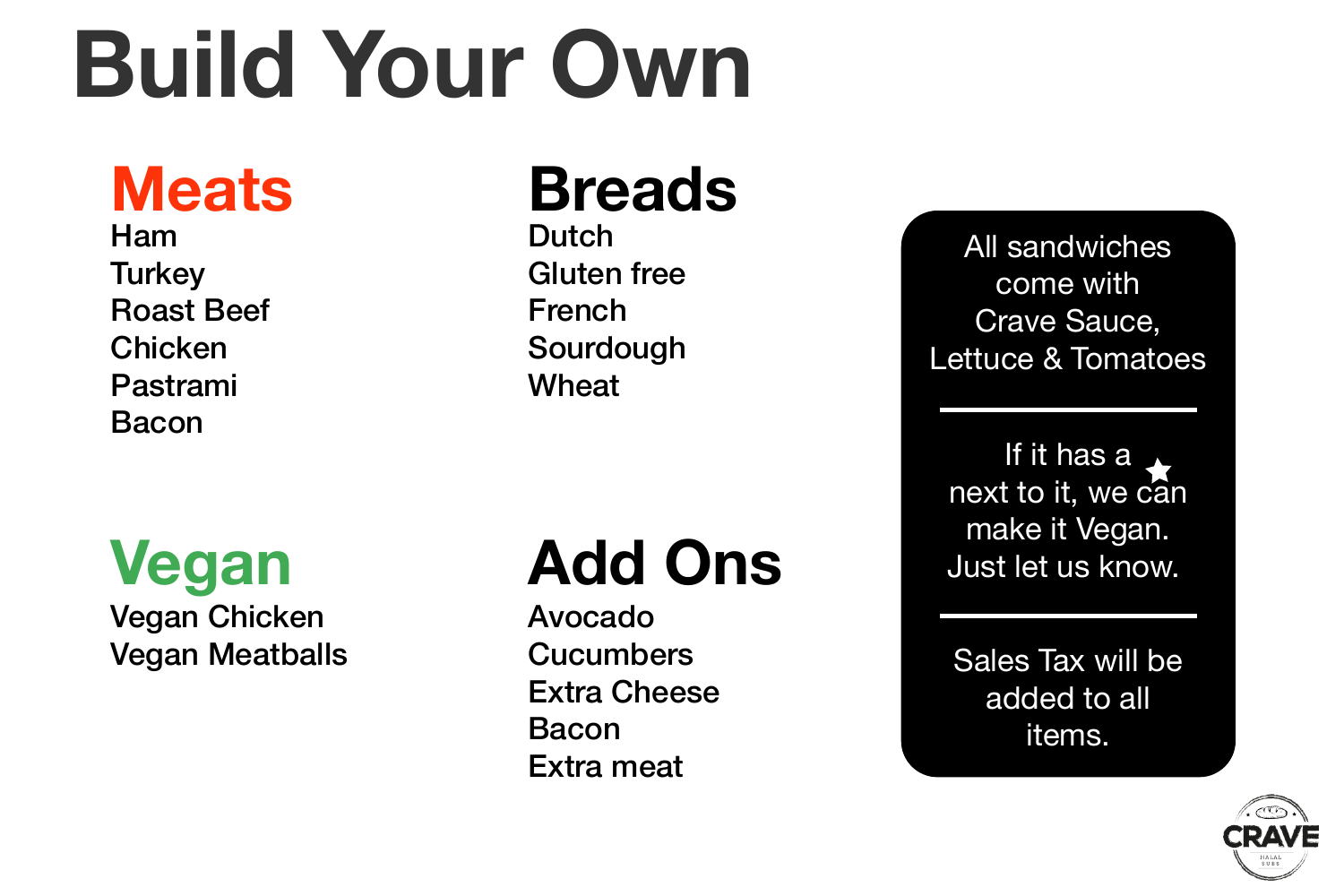## **Veggie Sandwiches Breakfast Sandwiches Bugs Bunny** Vegan Chicken, Provolone\*, Orange Marinade & Avocado **Charmander** Vegan Meatballs, Provolone\* & Marinara **Lisa** Vegan Chicken, Provolone, Pesto & Ranch **Say Cheese!** Pick your Cheese and we will grill it... **Tweety** Vegan Chicken, Provolone\*, Honey Mustard & Avocado **Woody** Vegan Meatballs, Cheddar, Red Pesto & Ranch

9.99 9.99 10.99 6.49 10.99 9.99

# **Good Morning** Eggs & American **Snooze** Ham, Eggs, American, Red Pesto & Mushrooms

- 
- 
- 
- 

8.99 9.99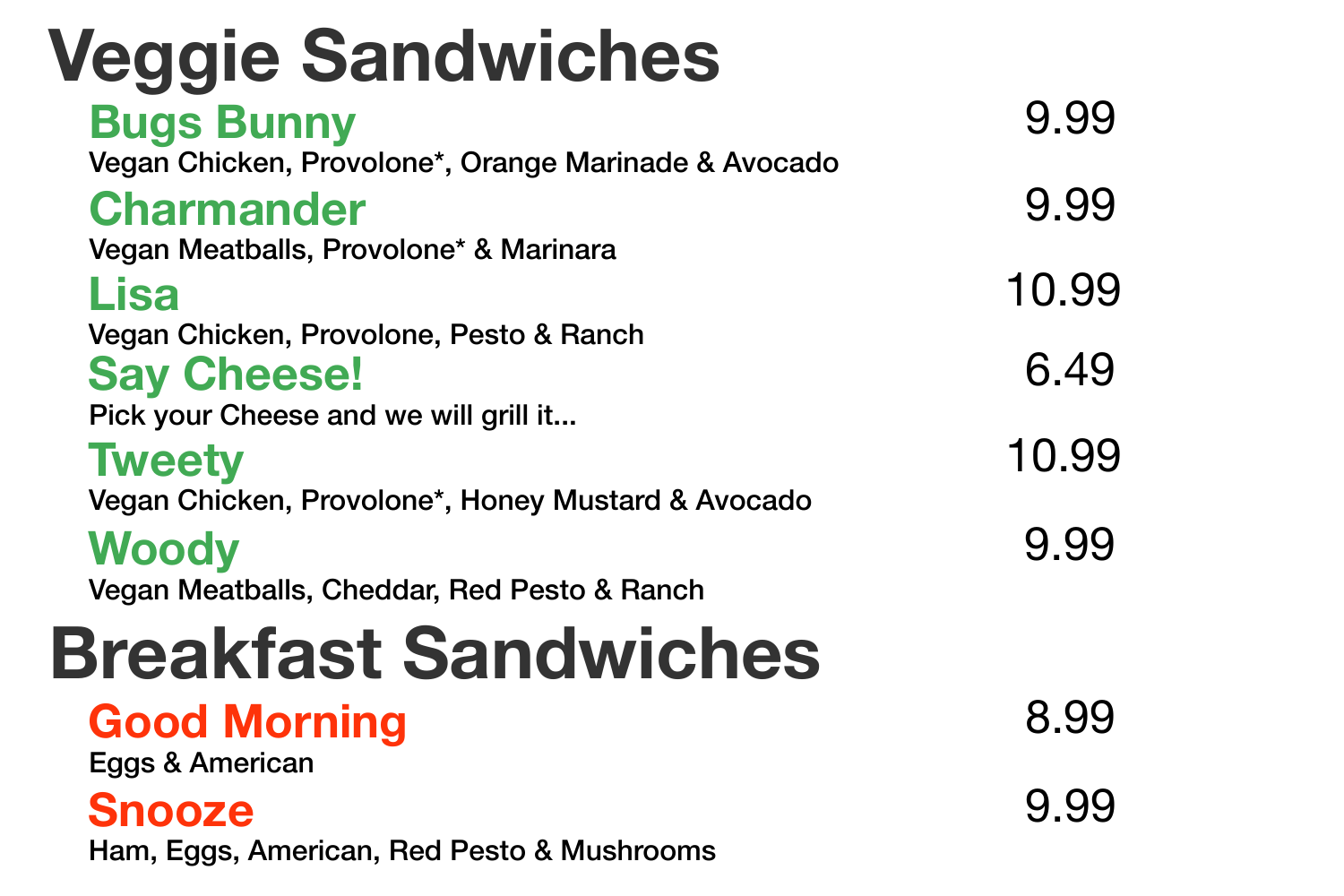# **Meat Sandwiches**

## **Animal Farm**

Ham,Turkey, Swiss & Avocado

# **Ash**

Chicken, Pepper Jack, Teriyaki Sauce & Sriracha

### **Barney**

Turkey, Provolone & Cranberry Sauce

# **Cat Dog**

Hot Dog, Cole Slaw, Pepper Jack, Buffalo Wing Sauce & Ranch

9.99 9.99 9.99 8.99 10.99 9.99 10.99

## **Classic Reuben**

Pastrami, Swiss, Mustard & Coleslaw

### **Dory**

Tuna, Swiss & Avocado

### **Elmer**

Roast Beef, Swiss, Honey Mustard & Avocado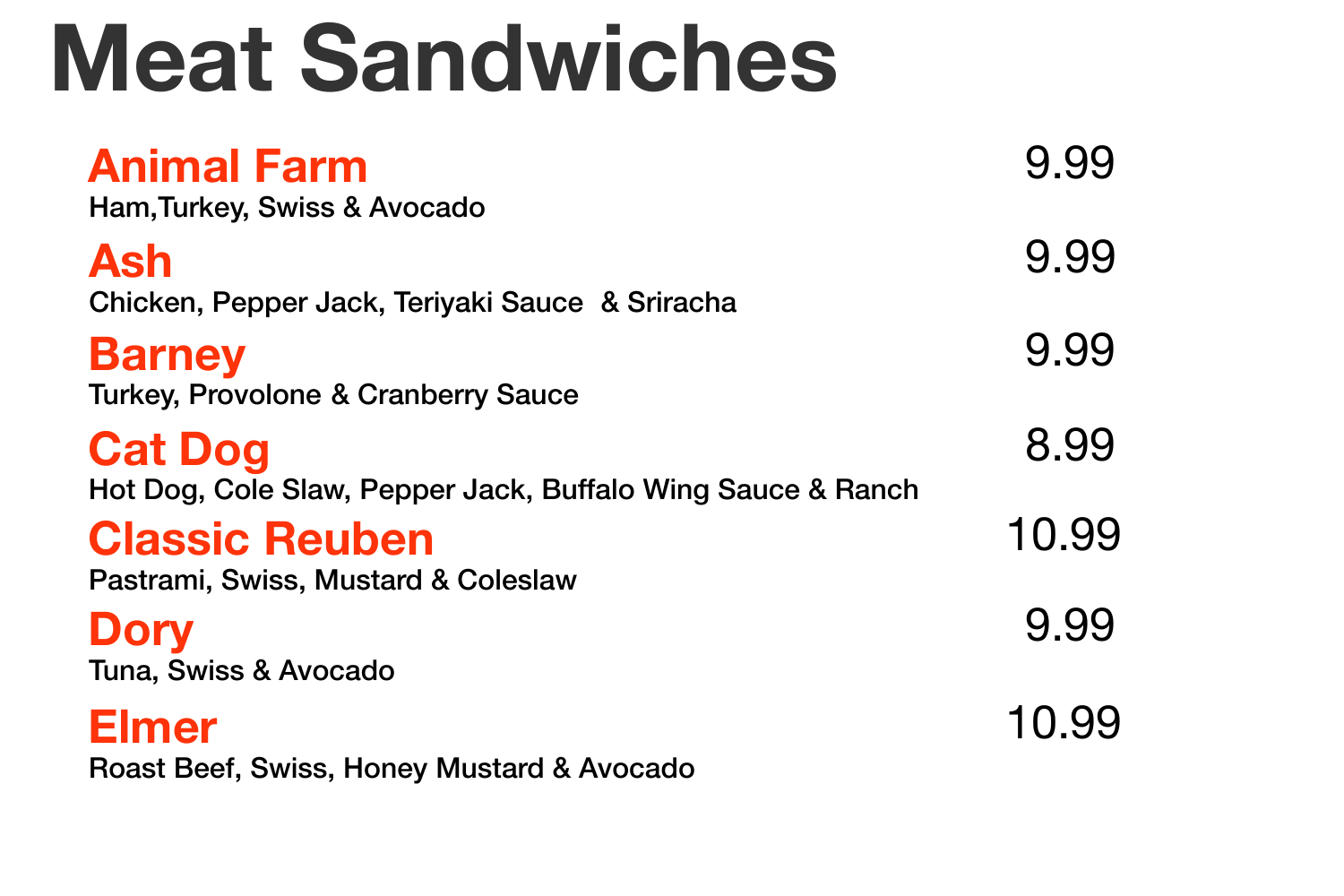## **Fire Department**

Chicken, Pepper Jack, Habanero Sauce & Habanero Peppers



- 
- 
- 
- 

**Tail Gator** Chicken, Cheddar & BBQ Sauce

## **Triple Combo**

Pastrami, Turkey, Salami, Provolone & Mad Sauce

## **Tasmanian**

Roast Beef, American & BBQ Sauce

10.99 9.99 10.99 9.99 10.99 9.99 10.99

**Tom & Jerry** Chicken, Cheddar, BBQ Sauce & Honey Mustard

### **Turkey Fight Club** Turkey, Bacon & Provolone

### **Wazowski**

Chicken, Pepper Jack, Pesto & Avocado

# **More Meat...**